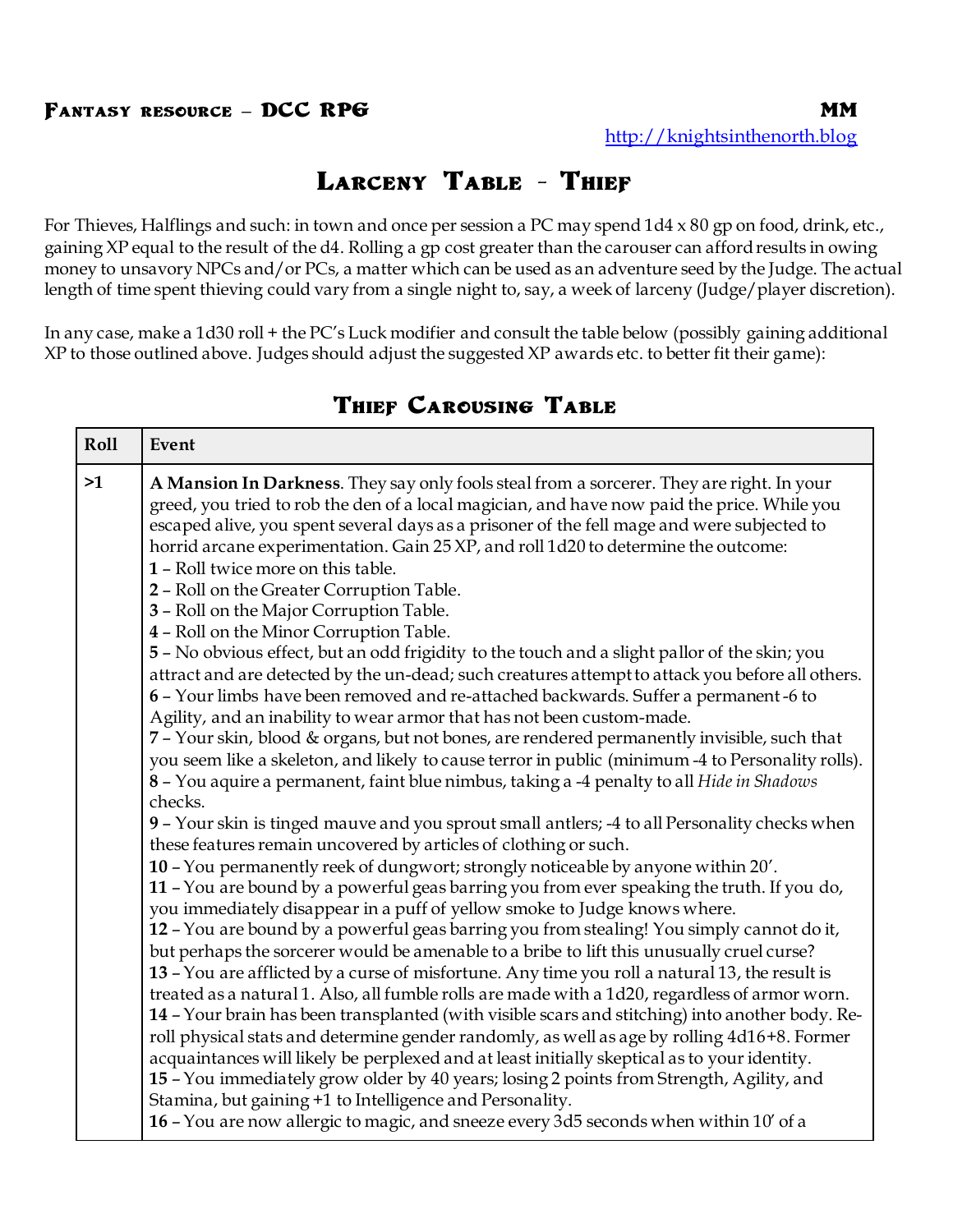|                  | magical item or effect. Runny nose, rheumy eyes, etc. likely foiling Move Silently and Hide in<br>Shadows checks where pertinent.<br>17 - You are rendered into a half-wit via heedless lobotomy: lose 2d4 points of Intelligence.<br>However, you gain 2 points of Luck from the encephalic ordeal.<br>18 - You have no memory of the imprisonment, but now suffer an irrational and overwhelm-<br>ing fear of (Roll 1d10): (1) beards; (2) sheep; (3) nudity; (4) the dark; (5) birds; (6) children;<br>(7) milk; (8) confined spaces; (9) books; (10) rope. You must make a DC 11 Will save to avoid<br>panicking if forced to be in close vicinity to the loathed object.<br>19 - Your left hand becomes phantasmal, insubstantial and unable to grasp objects, although it<br>still appears real. Cannot wield two-handed weapons or otherwise use that hand.<br>20 - You are unable to disobey any spellcaster, and suffer 1 HP/round damage upon failure to<br>comply.                                                                                                                  |
|------------------|------------------------------------------------------------------------------------------------------------------------------------------------------------------------------------------------------------------------------------------------------------------------------------------------------------------------------------------------------------------------------------------------------------------------------------------------------------------------------------------------------------------------------------------------------------------------------------------------------------------------------------------------------------------------------------------------------------------------------------------------------------------------------------------------------------------------------------------------------------------------------------------------------------------------------------------------------------------------------------------------------------------------------------------------------------------------------------------------|
| $\overline{2}$   | <b>Smooth Criminal.</b> Your escapades have led to real trouble, and you now find yourself<br>accused of a serious (perhaps even capital) offense (roll 1d10): (1) robbery of the city treasury;<br>(2) burglary of a great noble's estate; (3) murder of a guardsman; (4) murder of a worthy; (5)<br>arson; (6) tomb robbing; (7) blasphemy, desecration of a holy place, and theft of temple<br>offerings; (8) fencing stolen goods; (9) assassination; (10) kidnapping a worthy for ransom;<br>(11) slavery; (12) roll again thrice. You decide the details, and whether you truly are guilty.<br>Make a DC 15 Personality check. On a success, you may pay 1d6 x 70 gp as a bribe and escape<br>justice. On a failure, you may pay 1d6 x 300 gp as a bribe and escape justice. Failure to pay the<br>bribe means that you must face local justice (as determined by the Judge) to see whether you<br>win your freedom or face immediate public execution. Gain 10 XP if you pay a bribe to earn<br>your freedom, or 30 XP if you face justice and survive (a somewhat remote contingency). |
| 3                | I Fought The Law. Your attempt at a bit of daring thieving ended with your capture and<br>savage beating at the hands of a group of guards. Make a Luck check. On a success, you<br>managed to escape after only a minimal amount of pummeling, and begin the game down<br>1d6 HP (minimum 1). On a failure, you were beaten to within an inch of your life, and start<br>the game with only 1d4 HP left. On a natural 20 (the worst result), you start with 1d4 HP and<br>also permanently lose 1 point of Stamina from your tribulation. Gain 15 XP regardless.                                                                                                                                                                                                                                                                                                                                                                                                                                                                                                                              |
| $\boldsymbol{4}$ | Bloodsucker. A corrupt guard captain caught you in the middle of a caper, and shook you<br>down for nearly every penny you own. Lose all coin and non-magical treasure (but not<br>weapons or equipment or the like), and roll a Luck check for each magical item in your<br>possession: on a failed check, the item was "confiscated" as well. Gain 10 XP plus 1 XP per 60<br>gp taken (rounded up, max 50) plus 10 XP for each magical item seized.                                                                                                                                                                                                                                                                                                                                                                                                                                                                                                                                                                                                                                          |
| 5                | Slippery Stairs. You have fallen badly from a bit of second-story work, and are still suffering<br>the effects. You are unable to move at a speed faster than a hobble (10'/round) and begin the<br>game down 2d6 HP (minimum 1). Once fully healed, the speed penalty abates. Gain 10 XP.                                                                                                                                                                                                                                                                                                                                                                                                                                                                                                                                                                                                                                                                                                                                                                                                     |
| 6                | <b>On Parole</b> . You have crossed the master of the local thieves' guild (or the like), perhaps by<br>stealing from a friend of the guild, short-changing the guild on its cut, or attacking guild<br>members. You suffer a permanent -4 penalty to all future rolls on this table until you make<br>amends.                                                                                                                                                                                                                                                                                                                                                                                                                                                                                                                                                                                                                                                                                                                                                                                 |
| $7 - 8$          | <b>1642 Imprisonment</b> . Alas, the gods frowned upon your attempts at petty theft, and you have<br>spent much of the last days/weeks/months locked in the local dungeon. Lose all coin and                                                                                                                                                                                                                                                                                                                                                                                                                                                                                                                                                                                                                                                                                                                                                                                                                                                                                                   |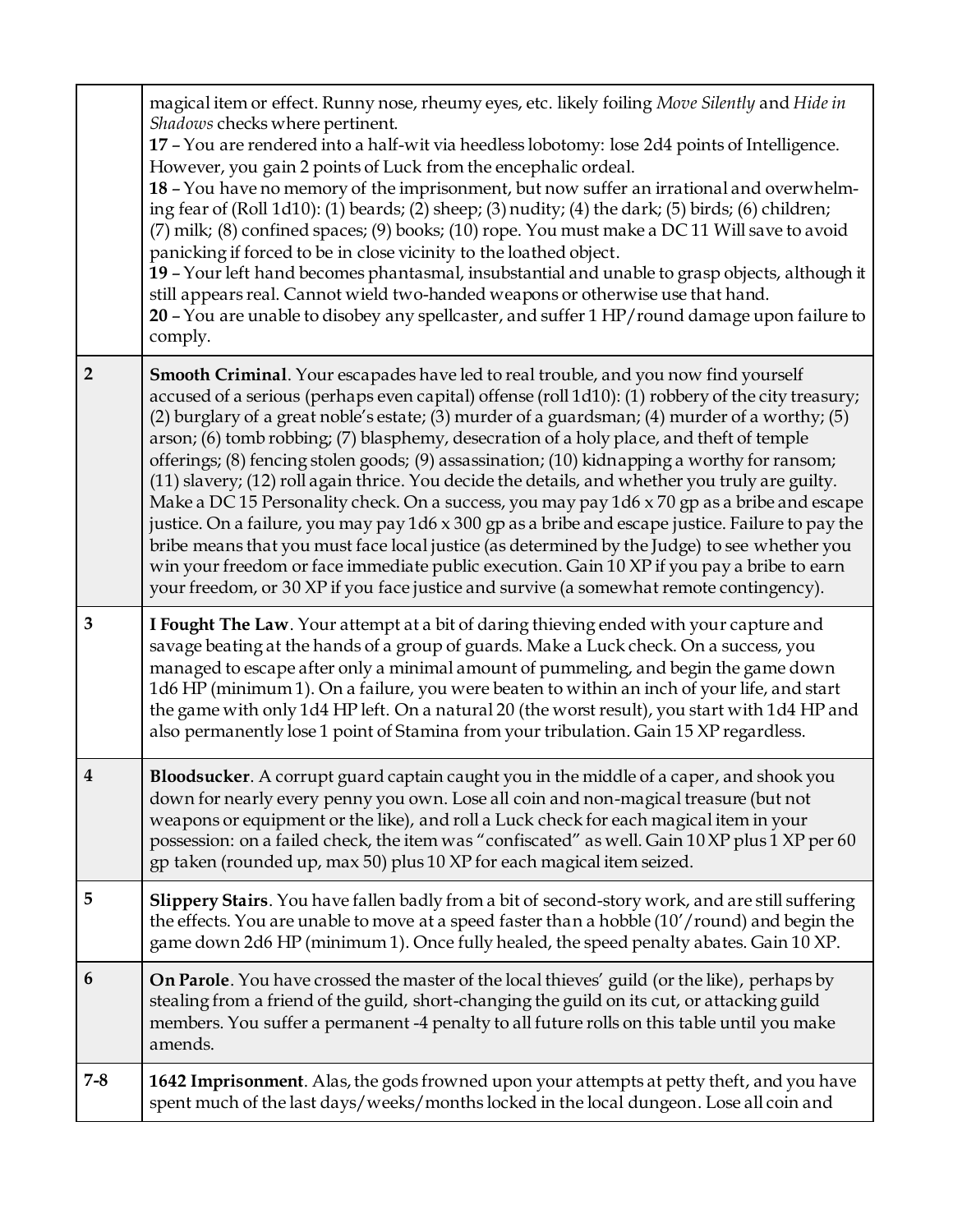|       | non-magical treasure and equipment (except clothing) and make a Luck check for each<br>magical item in your possession: on a failed check, that item was taken as well. Gain 10 XP<br>plus 1 XP per 60 gp taken (rounded up, max 50) plus 10 XP for each magical item stolen. You<br>also begin the game at half HP (rounded up) from your harsh immurement.                                                                                                                                                                                          |
|-------|-------------------------------------------------------------------------------------------------------------------------------------------------------------------------------------------------------------------------------------------------------------------------------------------------------------------------------------------------------------------------------------------------------------------------------------------------------------------------------------------------------------------------------------------------------|
| 9     | Black Eyes. Amidst your skulking and thieving, you found yourself crossing swords with a<br>gang of (rival) ruffians. Make a DC 14 Strength check. On a success, you gain 15 XP. On a<br>natural 20 you also gain 1 point of Strength or Agility (max 18): your choice. On a failure, you<br>were badly beaten, gain 10 XP, and have spent the last days abed healing; begin this<br>adventure down 2d6 HP (minimum 1).                                                                                                                               |
| 10    | Let Him Dangle. Cutting purses and purloining choice items from ships/caravans is not very<br>popular with the stevedores and workmen, and so you became the victim of an attempted<br>lynching. Make a Luck check. On a success, you escaped barely and gain 15 XP. On a natural 1<br>(the best result) you also gain 1 point of Strength or Agility (max 18); your choice. On a failure,<br>you were soundly beaten and nearly lynched, gain 10 XP, and have spent the last days abed<br>healing, beginning this adventure down 1d6 HP (minimum 1). |
| 11    | No No No. The greybeards say only a fool does business with thieves. You should have<br>heeded their words, for you have been robbed by some of your peers. Lose all coin and non-<br>magical treasure (but not weapons, equipment or the like), and make a Luck check for each<br>magical item: on a failed check, that item was stolen as well. Gain 10 XP plus 1 XP per 50 gp<br>taken (rounded up, max 50) plus 10 XP for each magical item stolen.                                                                                               |
|       |                                                                                                                                                                                                                                                                                                                                                                                                                                                                                                                                                       |
| 12    | Wanted Dead Or Alive. A lad or lass suspiciously matching your description is being sought<br>by the guards for a string of daring heists. Gain 1d6 x 70 gp, and 10 XP. You also suffer a -4<br>penalty to your next roll on this table.                                                                                                                                                                                                                                                                                                              |
| 13    | Sleepless Nights. You discovered few opportunities for profit and instead found yourself<br>drinking rather heavily. Roll on the General Carousing Table.                                                                                                                                                                                                                                                                                                                                                                                             |
| 14    | You Fool No One. You were apprehended in an act of petty larceny, but a small "fine" to the<br>magistrate cleared all that up. Lose 1d4 x 40 gp. If you cannot afford it, your mundane<br>equipment and weapons are confiscated instead, to the extent necessary to cover the cost.                                                                                                                                                                                                                                                                   |
| 15    | <b>Thank You</b> . The local thieves' guild (or the like) has levied a "tax" on your activities. Pay 2d10<br>x 10 gp to meet the tariff. If you cannot afford it, instead treat this result as '6' above.                                                                                                                                                                                                                                                                                                                                             |
| 16    | If They Only Knew. Some useful fool with too much spare coin fancies himself a born cat<br>burglar and has heard (rightly or wrongly) of your skill in matters criminal, and is willing to<br>pay you for your advice and tutelage. Gain 6 XP and 1d10 x 60 gp.                                                                                                                                                                                                                                                                                       |
| 17-22 | <b>Desperado</b> . Ah, profit! Through a series of burglaries, cut purses and various swindles, you<br>have amassed a nice bit of gold. Gain 1d12 x 70 gp and 10 XP.                                                                                                                                                                                                                                                                                                                                                                                  |